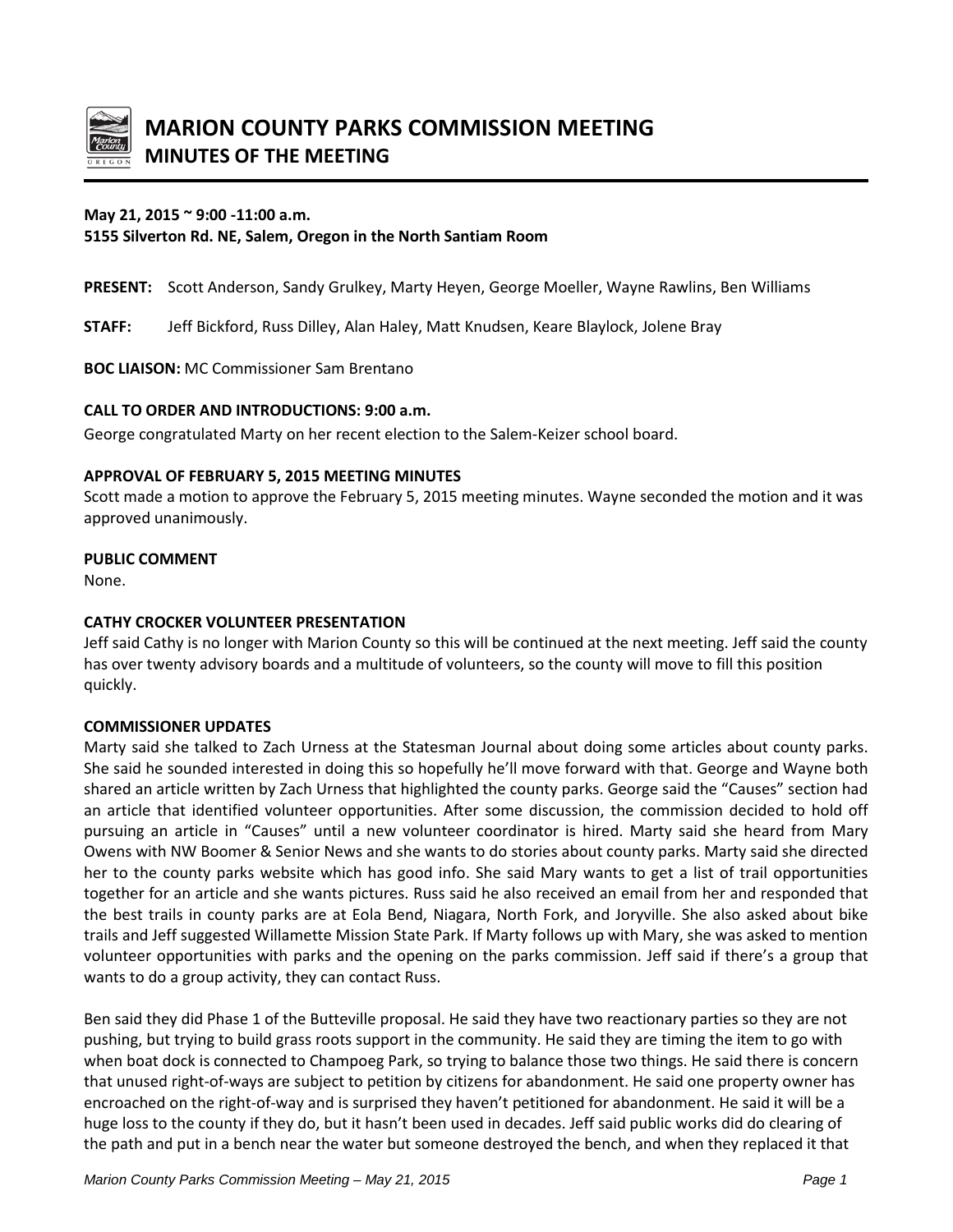bench was also stolen. He said the county decided not to invest any more money at that point because the property is not a county park and didn't want to spend any more park dollars.

Wayne said at the last meeting he shared his concern about whether there would be grant funding available. He said he talked to the CFO of Oregon State Parks and asked him to send information. Wayne said it shows the current biennium for grants and the focus of each. He said all the grants are increasing somewhat. George asked if he checked with state parks about including the Marion County Parks brochure. He said he has not, but he will.

# **ACTION ITEMS**

## **Follow-up on Old Business**

George asked if Sandy checked into the Marion County Fair. She said she did and at \$145 it's expensive for a booth. She said fair staff also sent a map and the good places were already taken. Marty suggested a booth at the Salem Saturday Market. She said there is an area for non-profits so there may not be a cost. Wayne said the Oregon State Fair is concentrating on a new set of procurement rules that allows government entities to be creative with the exchange of goods. He said the state fair may give space if participants do something in return.

George said he was supposed to work on the volunteer website with Cathy Crocker but is deferring until a replacement is hired.

George asked if staff have received an update from the disc golf folks. Jeff said staff hasn't heard anything from them and we left it that they would contact us.

George asked for a new membership list with staff names and phone numbers.

George said the commission currently doesn't have a vice chair and that needs to be resolved. Scott nominated Wayne as vice chair. Wayne said he accepted the nomination. Marty seconded the motion and it passed unanimously. Jeff will prepare paperwork to take to the board of commissioners for approval.

Wayne asked if Bonesteele Park is still going to be gated. Jeff said it will be done in the next fiscal year.

## **Scotts Mills Dam Discussion**

George said this issue was discussed at the February meeting and tabled until this meeting. He said the commission can discuss now or wait until after the field trip. Scott said he'd prefer to leave tabled until they have more information. He said there's been a lot of allusion to the watershed council having conversations with other government agencies but we haven't received anything that summarizes that info or any written communication. He said until we get that and become familiar with it, he doesn't feel he can take action.

George asked Matt and Keare if they have any information to share. Matt said the Pudding River Watershed Council just had an assessment of Butte Creek and parts of the Pudding River Watershed and Scotts Mills Dam. He said they were looking at spring juvenile Chinook salmon and it was pointed out that the juvenile chinook can't climb the fish diversion during low water. He said this appears to be biggest issue. Matt said he can't see what the issue is with the actual dam infrastructure because the report didn't detail what needs to happen or offer alternatives, and at this point all information focuses on the spring juvenile Chinook salmon. George asked when the dam was built. Russ said in the 1860's. Scott asked if the Corp of Engineers has jurisdiction over the structure. Jeff said the county was told for years that it wasn't theirs but Russ has done research and found that Marion County is the owner of the structure but it is unknown who is responsible for maintenance. Alan said Parks is responsible for the management of the dam but ownership is with Marion County Business Services. Sandy said the county line splits right in the middle of the dam/river. Jeff said that's correct. Alan said usually in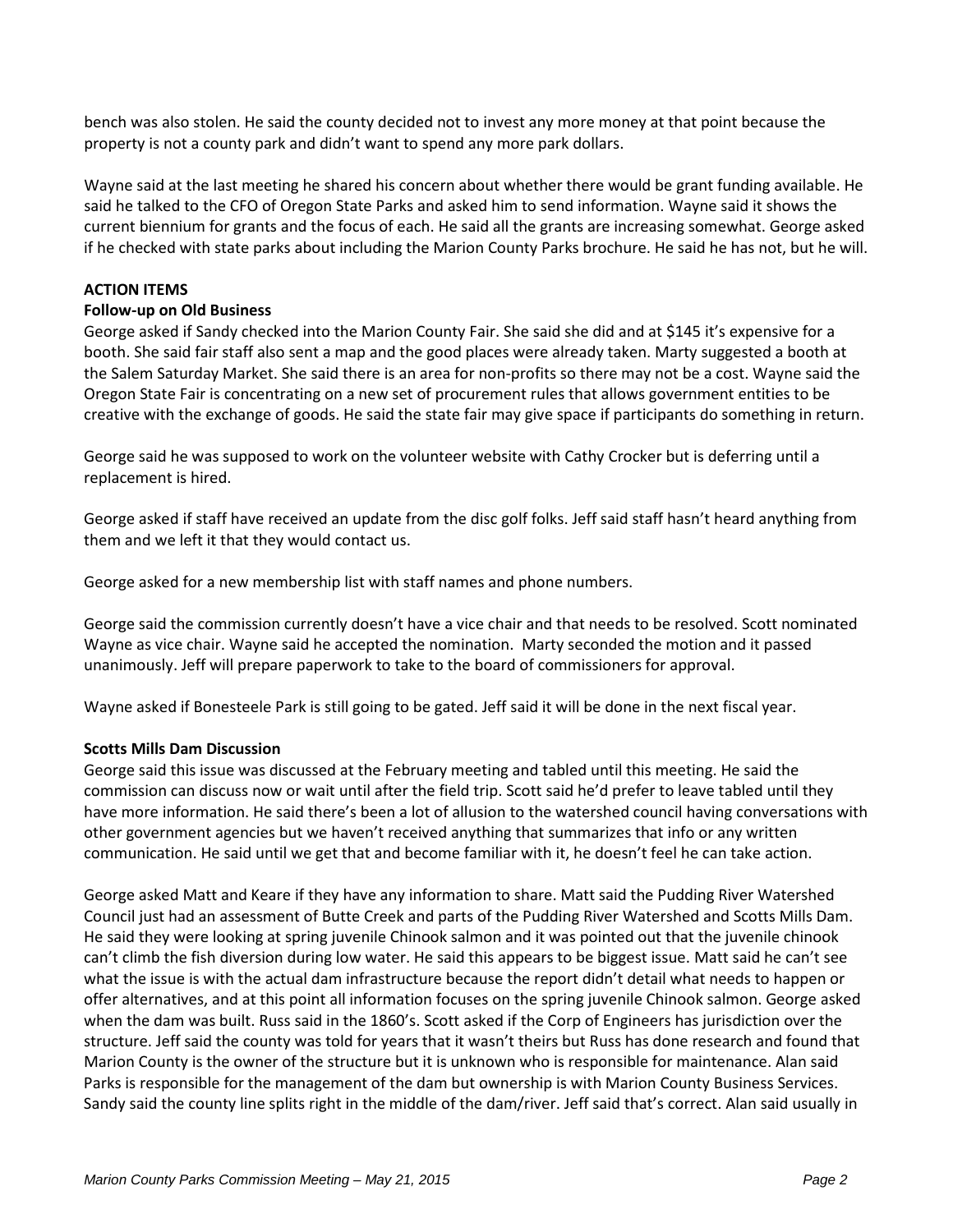these instances one jurisdiction has ownership and in this case Marion County is responsible. Russ said the survey department has also supplied deeds.

George asked if there has been discussion to remove the dam. Sandy said there has been for years but jurisdiction issues presented a problem. She said some time ago a group of people wanted the dam repaired and Marion County Water and Soil looked at it and decided not to repair when a better option was to remove. She said it's considered a detriment to park safety and an attractive nuisance. Matt said the issues he sees are questions about what benefit there would be to fish migration if the dam structure is removed. He said it seems that it would have benefits for fish although some were getting past the dam. Wayne asked if there is documentation from ODFW. Keare said they looked at their data and it's listed as a spawning habitat but their observations of fish as a threatened species was 1996. She said they released 2014 data but haven't had observations for some time so not sure if this is an actual barrier. Keare said there is a diversion on the side that fish may be using to get around the dam and spawning upstream. She said the Coho were successful, but was not sure of Steelhead or Chinook. George said this leads to the need for the Parks Commission to visit and view the dam. Scott said if anything is going to be done to that dam there will need to be an environmental assessment done before anything else is done. He said Parks will need to step forward to say they're the jurisdiction or find someone else who may have superseding authority that may want to be responsible for the assessment, but that will need to happen first. He said there will be a cost involved and checklist, but what questions arise from that and the worst case may require an environmental impact statement which could cost as much as \$50,000. He said he wants everyone to have in mind that this isn't a simple process. Ben said if there are archeological issues that could also multiply the cost. Scott said there is a lot to be done in identifying which agency has jurisdiction and then deciding what we do with it. Sandy said she was fine with tabling this until after the field trip until a later meeting.

## **Bonesteele Park Work Plans – Scott Anderson**

Scott said this has been an interesting process. He said they have started a survey and gotten one other OSU Master Naturalist involved. He said she's putting together a directory on a PowerPoint that will identify native species planted there with descriptive info and may want to put on the website. He said she's done a nice job. He said they are going mostly once a week and has been surprised with how much is there. He said when he was there before it was not during bloom season and he didn't see very much in terms of foliage but has since identified 27 species planted there and most are in bloom. He said there are 6 acres planted east of the woodland area toward the north boundary with probably 25-35% actual coverage and a lot more than he anticipated. He said there are pretty severe problems with bracken fern and Himalayan blackberry, but there is not so much scotch broom. He said he will get done with the survey at the end of summer.

Scott said it is more significant than he thought and worth discussion on a couple levels. He said we need to decide what we will recommend doing with the property. He said there was a document adopted in 2010 that has to do with heritage parks that talks about specifics and the commission ought to review to see if it should be kept or revised because there are responsibilities. He said the commission also needs to look at it from a staffing and cost point of view.

Marty asked if he could provide info to Mary from NW Boomer & Senior News for an article. Scott said he would. He said it will be interesting to come back with a full representation which will have a high and low recommendation for the property. He said he had a meeting with Linda Boyer and Susan Moray who did the initial plantings at Bonesteele Park, and with Bob Hansen the former Public Works director. He said it was very helpful and he will probably be getting recommendations from Linda and Susan about maintenance because both are recognized experts. George asked about the history of the property. Scott said it was originally agriculture production and the plantings were done by Marion County from 1998-2002. Ben asked if the Heritage Parks document is available. Scott said it's on the website. George asked about involvement of